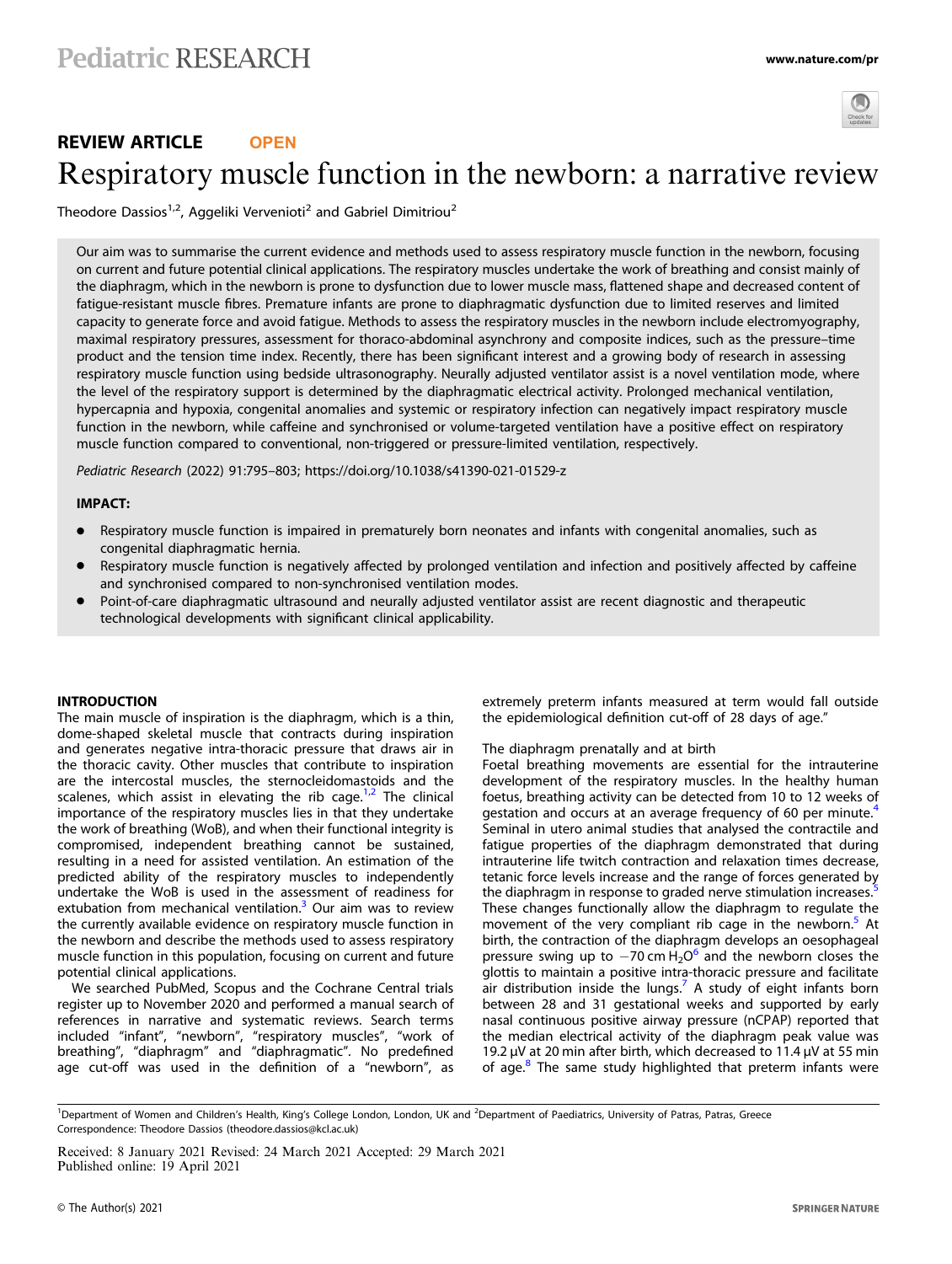capable of generating sufficient diaphragm tone during expiration to establish and maintain functional residual capacity (FRC). Diaphragm activity decreased during the first 90 min, suggesting that early adaptation was accomplished by 90 min of age.

# THE NEONATAL RESPIRATORY PUMP: ANATOMICAL AND MECHANICAL CONSIDERATIONS

Although in adults elevation of the ribs during inspiration increases the intra-thoracic volume, the newborn ribs are already elevated and horizontal, and their elevation produces little effect on the intra-thoracic volume.<sup>9</sup> Furthermore, the non-ossified, highly compliant neonatal chest wall $10$  renders the neonatal thorax prone to distortion, especially when intercostal muscle activity is inhibited during rapid eye movement (REM) sleep.<sup>1</sup> Unlike the adult dome-shaped diaphragm, the neonatal diaphragm is morphologically flattened and inserted to the chest wall with a larger angle, resulting in a smaller zone of apposition and decreased range of displacement.<sup>[12](#page-6-0)</sup> In adults, the zone of apposition serves as a reserve from which the diaphragm contracts caudally like a piston, which results in inward air flow.<sup>[13](#page-6-0)</sup> In the newborn, however, the diaphragm acts more as a bellow, its posterior limb moving dorsally and when in respiratory distress can distort the lower part of the rib cage in what is clinically described as "subcostal recession". Structurally, the newborn diaphragm consists of fewer fatigue-resistant slow twitch (type-I) fibres, decreased oxidative capacity and low total cross-sectional area of all fibre types.<sup>[14](#page-6-0)</sup> The poor functional reserve of the newborn diaphragm renders it prone to muscle fatigue. When the WoB is increased, the accessory muscles (sternocleidomastoid and scalene) are recruited in order to avoid fatigue, coupled with postinspiratory diaphragm contraction and laryngeal braking, a phenomenon that manifests clinically as expiratory "grunting"<sup>[15](#page-6-0)</sup> Post inspiratory diaphragm activation coupled with upper airway muscle activation are also present in non-laboured tidal breathing in term infants in an effort to control airflow throughout the breathing cycle.<sup>[16](#page-6-0)</sup> Post inspiratory diaphragm activation ensures a controlled expiration to prevent the newly recruited alveoli from collapsing and results in increased FRC and improved gas exchange, $17$  while in laboured breathing, expiration in preterm neonates becomes an active phenomenon, during which the abdominal muscles are activated.<sup>[18](#page-6-0)</sup>

# ASSESSMENT OF RESPIRATORY MUSCLE FUNCTION

Electromyography (EMG)

Surface diaphragmatic EMG was historically the first method applied in the neonatal population to assess diaphragmatic physiology.[19](#page-6-0) The initial studies described that surface diaphragmatic EMG in fatigue is characterised by a fall in high frequencies (160–640 Hz) and a rise in low frequencies (10–40 Hz) and that a shift towards the low frequencies indicates fatigue.<sup>[20](#page-6-0)</sup> When the diaphragm fatigues, the intercostal muscles act synergistically to counteract the impaired diaphragmatic performance<sup>[21](#page-7-0)</sup> and to stabilise the neonatal thorax.<sup>[22](#page-7-0)</sup> Sustained airway occlusion results in increased surface EMG peak amplitude in unsedated newborn preterm infants.<sup>[23](#page-7-0)</sup> REM sleep is associated with loss of intercostal muscle tone in neonates.<sup>[11](#page-6-0),[24](#page-7-0)</sup> Carbon dioxide rebreathing in healthy preterm infants causes increased EMG activity as an adaptive diaphragmatic post-inspiratory response to maintain end-expiratory lung volume.<sup>[25](#page-7-0)</sup>

While studying the EMG responses of the upper-airway muscles and the diaphragm to inspiratory resistive loading, the diaphragm increases its EMG activity in response to induced flow restriction.<sup>[26](#page-7-0)</sup> Another study described that, during obstructive apnoea, premature infants respond by increasing the EMG activity of the diaphragm and decreasing the EMG activity of the upper-airway muscles,<sup>[27](#page-7-0)</sup> probably in an effort to accommodate more inward airflow. Hutten et al. described that the EMG activity of the intercostal muscles and the diaphragm is related to the resistive load of breathing, externally imposed by a face mask, $28$  and premature infants with chronic lung disease activate their inspiratory muscles earlier during expiration than healthy term infants.<sup>2</sup>

# Measurement of respiratory pressures and composite indices

In infants, maximal static inspiratory ( $P_{\text{Imax}}$ ) and expiratory ( $P_{\text{Emax}}$ ) pressures are recorded as the most negative and most positive pressures, respectively, generated during crying against an occluded airway and can be measured at the level of the mouth.<sup>[6](#page-6-0)</sup> Crying is assumed to represent a maximal effort<sup>[30](#page-7-0)</sup> and  $P_{\text{Imax}}$  and  $P_{\text{Fmax}}$  are measured starting from a volume approaching the residual volume and total lung capacity, respectively.<sup>[31](#page-7-0),[32](#page-7-0)</sup> Mean maximal transdiaphragmatic pressure has been reported to be 72 cm  $H<sub>2</sub>0$  in term infants measured at a mean age of 11.6 months post conception and correlates with postconceptional age, reflecting a developmental/maturation effect.<sup>[33](#page-7-0)</sup> Mean  $P_{\text{Imax}}$  during crying in healthy term infants measured later at a mean age of 1.4 years was 118 cm  $H_2O$  and was independent of age, sex and anthropometry, while mean  $P_{\text{Emax}}$  was 125 cm H<sub>2</sub>O and correlated with body weight.<sup>31</sup> In premature infants, maximal airway pressures during crying were significantly lower: the major determinant of P<sub>Imax</sub> was postconceptional age and of P<sub>Emax</sub>, body weight at study.<sup>34</sup> Smaller and lighter infants failed extubation more frequently, but  $P_{\text{Imax}}^{35,36}$  $P_{\text{Imax}}^{35,36}$  $P_{\text{Imax}}^{35,36}$  or maximal transdiaph-ragmatic pressure during crying<sup>[37](#page-7-0)"</sup>did not independently predict extubation outcome. It should be noted that assessment of respiratory muscle function by maximal static pressures is indirect and effort-dependent; low values are not always indicative of respiratory muscle weakness and the scatter of normal values is relatively large.<sup>[38](#page-7-0)</sup>

The tension time index (TTI) of the diaphragm or of the aggregate of all the inspiratory muscles is the product of the ratio of the mean inspiratory pressure (defined primarily by the occlusion pressure) to the  $P_{\text{Imax}}$  times the ratio of the inspiratory time to the total breathing cycle time.<sup>39</sup> In concept, the longer the inspiratory muscles contract during a breathing cycle and the higher fraction of their maximum force they use, the less efficient and more fatigue-prone they are. Higher TTI values signal inefficient inspiratory muscle function and increased risk of respiratory muscle fatigue under conditions of increased respiratory load. This index can either be measured based on the transdiaphragmatic pressures measured via an indwelling oesophageal catheter or non-invasively with pressure measurements at the level of the mouth. $36,40$  As highlighted later in this review, both techniques have been used to predict extubation outcome, as ventilated infants who eventually fail extubation produce higher TTI values. $36,40$  $36,40$  $36,40$ 

### Phrenic nerve stimulation

Although not part of routine clinical care, direct and non-volitional assessment of diaphragmatic function can be performed by phrenic nerve stimulation and consequent measurement of the phrenic nerve latency times, $41$  the evoked diaphragm EMG $32$  and the transdiaphragmatic pressure. $42$  In a study that included neonates with a median gestational age of 35 weeks, electrical and magnetic stimulation of the phrenic nerve was used to assess neonatal diaphragmatic function in a non-volitional manner.<sup>[43](#page-7-0)</sup> Transdiaphragmatic pressure values generated by magnetic stimulation of the phrenic nerves are related to gestational age<br>at birth and postconceptional age at study.<sup>[44](#page-7-0)</sup> Infants with abdominal wall defects and congenital diaphragmatic hernia (CDH) exhibit a trend for prolonged latency times and increased activation of the diaphragmatic EMG potential.<sup>45</sup> It should be noted, however, that technical difficulties might preclude the application of magnetic stimulation in very small or very

796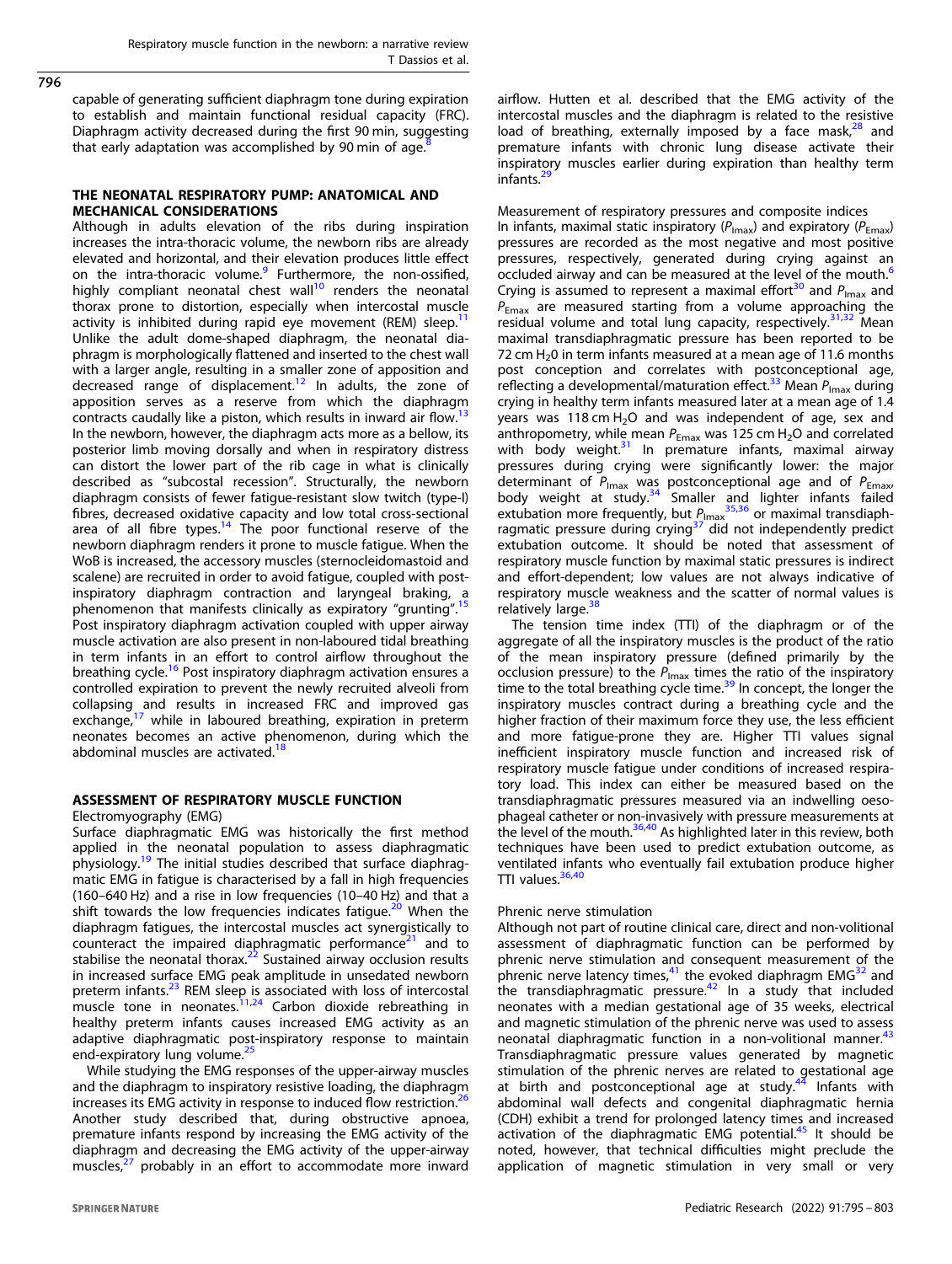<span id="page-2-0"></span>

| Table 1.                                               | work of breathing.<br>Methods to assess respiratory muscle function and the                                                                                                                               |                                                                                                                                                                                                                                                  |                                                                       |                                                                          |
|--------------------------------------------------------|-----------------------------------------------------------------------------------------------------------------------------------------------------------------------------------------------------------|--------------------------------------------------------------------------------------------------------------------------------------------------------------------------------------------------------------------------------------------------|-----------------------------------------------------------------------|--------------------------------------------------------------------------|
|                                                        | Methodology                                                                                                                                                                                               | Strengths and clinical relevance                                                                                                                                                                                                                 | Prediction of extubation,<br>highest reported area<br>under the curve | Limitations                                                              |
| Electromyography (EMG)                                 | Detection of the electrical signal of the diaphragm<br>on the surface or with indwelling oesophageal and<br>gastric catheters                                                                             | breathing effort, applicable in NAVA ventilation<br>Sensitive detection of the start of a breathing<br>effort and provides insight in the amount of                                                                                              | $0.77^{60}$                                                           | Specialised equipment is<br>required                                     |
| Maximal respiratory pressures<br>$(P_{lmax} P_{Emax})$ | inspiration and expiration generated during crying<br>pressures during<br>Measurement of the maximal<br>against an occluded airway                                                                        | Maximal pressures are a surrogate for muscle<br>strength and increase with maturation                                                                                                                                                            | $0.90^{35}$                                                           | Assessment is effort-<br>Large scatter of<br>normal values<br>dependent. |
| Phrenic nerve stimulation                              | nerve and measurement of the diaphragm EMG<br>Electric or magnetic stimulation of the phrenic<br>and transdiaphragmatic pressure                                                                          | Non-volitional method                                                                                                                                                                                                                            | Has not been assessed in<br>neonates                                  | Specialised equipment is<br>required                                     |
| Tension Time Index (TTI) of the<br>diaphragm           | ratio of the inspiratory time to the total breathing<br>inspiratory transdiaphragmatic pressure times the<br>the maximum<br>Product of the ratio of the mean<br>transdiaphragmatic pressure<br>cycle time | Composite index of respiratory muscle efficiency: 1.00 <sup>40</sup><br>pressure and happens during a large part of the<br>ess efficient function when inspiration involves a<br>high proportion of the maximal inspiratory<br>respiratory cycle |                                                                       | post measurement analysis<br>Specialised equipment and<br>are required   |
| Thoraco-abdominal<br>asynchrony (TAA)                  | abdomen during respiration and calculation of the<br>Lack of synchrony between the chest and<br>corresponding phase angle                                                                                 | Continuous positive airway pressure<br>Asynchrony decreases post feeding<br>Non-invasive method.<br>decreases TAA.                                                                                                                               | Not applicable                                                        | Only useful in non-ventilated<br>infants                                 |
| Relaxation rate of the respiratory<br>muscles          | A longer time to relax after contraction signals<br>respiratory muscle fatigue                                                                                                                            | presence of systemic infection and in infants of a<br>Ventilator pressure waveforms can be used as a<br>Less efficient respiratory muscle function in the<br>surrogate for calculating the rate of relaxation.<br>ower gestational age           | $0.937^{53}$                                                          | Currently not available in<br>Difficult calculations.<br>real time       |
| Diaphragmatic ultrasound                               | diaphragmatic displacement can be non-invasively<br>The thickness of the diaphragm and the range of<br>measured                                                                                           | during fatigue. Diaphragmatic thickness is higher<br>method. Diaphragmatic velocity decreased<br>Inexpensive, non-ionising and accessible<br>in term compared to preterm infants                                                                 | $0.98^{63}$                                                           | spontaneous breathing<br>More meaningful in<br>infants                   |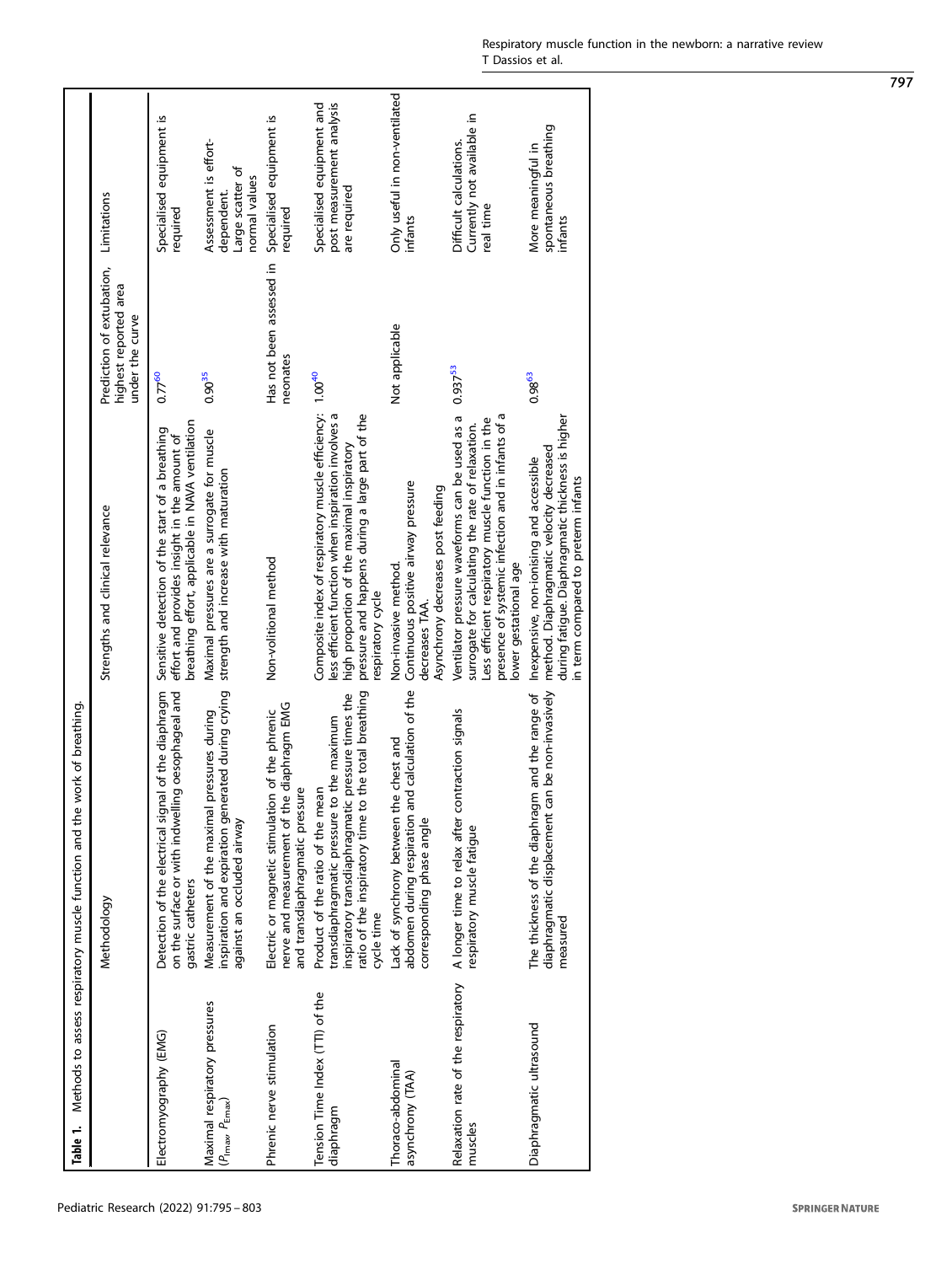<span id="page-3-0"></span>

Fig. 1 Chest and abdomen displacement over time. When the two compartments move in asynchrony (thoraco-abdominal asymmetry), the phase angle  $(\varphi)$  between the movement of the two compartments can be calculated.



Fig. 2 Diaphragmatic ultrasound Sonographic image showing M-mode measurement of diaphragmatic thickness (between the two arrows) and excursion of the right hemidiaphragm (bidirectional arrow) in a healthy term infant.

premature infants as the relatively large magnetic coil would be difficult to apply in the small neck of a premature infant. Furthermore, electrical nerve stimulation either via a needle or via an indwelling wire is painful and might not be tolerated well in this population. These difficulties might preclude the application of this method in the clinical setting in the near future, but it would be interesting, if the technical difficulties were addressed (for example if a smaller magnetic coil was to become available), to use this technique to study how diaphragmatic function is affected in conditions such as prolonged mechanical ventilation or in the presence of systemic or respiratory infection (Table [1](#page-2-0)).

# Thoraco-abdominal asynchrony (TAA) and WoB

While in healthy individuals there is synchronous inward and outward motion of the chest and abdomen, non-synchronous movement of the two compartments occurs in TAA. The asynchrony can be measured by respiratory inductive plethysmography and quantified by the phase angle between the chest and abdominal movement, when the relevant displacements are synchronously plotted against time (Fig.  $1$ ).<sup>[46](#page-7-0)</sup> TAA and the corresponding phase angle are not strictly indices of respiratory muscle function but can be used to assess the WoB.<sup>[32](#page-7-0)</sup> Infants with bronchopulmonary dysplasia (BPD) exhibit marked TAA,<sup>[47](#page-7-0)</sup> while CPAP decreases TAA.<sup>[48](#page-7-0)</sup> When compared to healthy infants, children who were diagnosed with severe BPD demonstrate a different pattern of TAA in toddler age consisting of increased thoracic inspiratory efforts and expiratory muscle activity.<sup>[49](#page-7-0)</sup> Unlike infants without respiratory problems, mechanically ventilated infants or infants in respiratory distress demonstrate pronounced abdominal muscle activity during expiration.<sup>[18](#page-6-0)</sup> Furthermore, in response to  $CO<sub>2</sub>$  rebreathing, the abdominal muscles are recruited in healthy preterm neonates.<sup>[50](#page-7-0)</sup> The degree of TAA and the corresponding phase angle is significantly decreased in the immediate post-feeding period in convalescent healthy neonates compared to the period immediately before feeding.

# Relaxation rate of the respiratory muscles

When skeletal muscles contract against increased external loads, their relaxation slows and fatigued muscle fibres take longer to relax after contraction. $52$  The rate of relaxation can be measured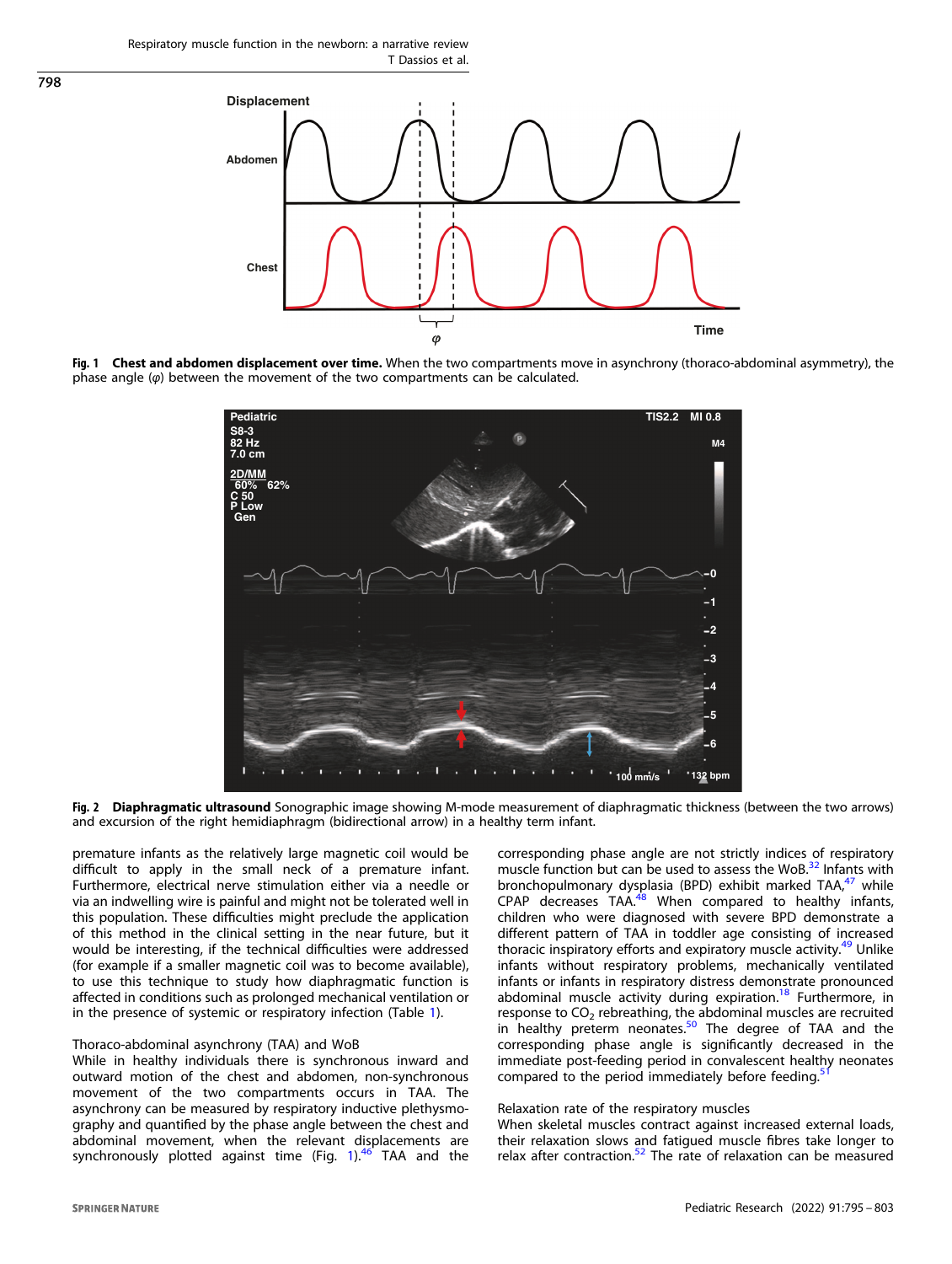by plotting the proximal airway pressure change over time.<sup>32</sup> In 46 ventilated infants with a median gestation of 26 weeks, a prolonged relaxation phase during spontaneous breathing was used to accurately predict extubation failure independently of gestational age or age at study.<sup>[53](#page-7-0)</sup>

### Diaphragmatic ultrasound

Point-of-care diaphragmatic ultrasound is emerging as a popular bedside clinical tool in neonatal intensive care.<sup>[54](#page-7-0)</sup> Ultrasonographic assessment of the diaphragm can be undertaken from the right subcostal area, using the liver acoustic window to measure diaphragmatic thickness in the zone of apposition as well as diaphragmatic kinetics by M-mode ultrasonography and recording the displacement of the diaphragmatic segments and velocity of motion (Fig. [2\)](#page-3-0) [55](#page-7-0)–[57](#page-7-0) Normative data have been established in healthy term infants.<sup>[56](#page-7-0)</sup> While diaphragmatic motion in healthy infants occurs predominantly in the posterior segment, this predominance is lost in mechanically ventilated and muscle-relaxed infants.<sup>[56](#page-7-0)</sup> Following hypercapnia and induced fatigue by phrenic nerve pacing in piglets, the inspiratory velocity of the diaphragm decreased significantly, finding that reversed during recovery.[57](#page-7-0) The median diaphragmatic thickness was higher in 33 term compared to 33 preterm infants highlighting increasing skeletal muscle mass with increasing maturity but the diaphragmatic shortening fraction was not different between the two groups.<sup>5</sup>

# Ventilator waveforms

Although the ventilator waveforms are not methods to specifically assess respiratory muscle function, some valuable information can be indirectly obtained by observing these graphics at the cot side. Asynchrony between the patient and the ventilator can be observed in the flow versus time waveform as delayed triggering, ineffective inspiratory effort that fails to trigger a mechanical breath or as presence of two or more mechanical breaths delivered during a single respiratory effort.<sup>[59](#page-7-0)</sup> A prolonged time taken by the pressure waveform to return to baseline following a spontaneous breathing effort describes impaired respiratory muscle function and impeding or established muscle fatique.<sup>[53](#page-7-0)</sup>

### RESPIRATORY MUSCLE INDICES TO PREDICT READINESS FOR EXTUBATION AND WEANING FROM NON-INVASIVE SUPPORT

Although respiratory muscle indices are not the only predictors of extubation outcome, impaired respiratory muscle function preextubation has been assessed as a possible predictor of extubation failure, especially in premature infants that often fail to successfully wean off invasive support. $60$  Eighteen ventilatordependent preterm infants with respiratory distress syndrome were studied for 24 h before and after an attempt at extubation. The infants that were successfully extubated had a greater maximal inspiratory force before extubation compared to the ones that failed extubation.<sup>[61](#page-7-0)</sup> Dimitriou et al. measured the maximum inspiratory pressure during airway occlusion in 36 infants with a median gestational age of 31 weeks and reported that the 7 infants who failed extubation generated lower maximum inspiratory pressures than the ones who succeeded, but gestational and postnatal age were better predictors of extubation failure.<sup>[35](#page-7-0)</sup> Currie et al. measured the TTI in 20 ventilated infants, with a median gestational age of 31 weeks prior to extubation and reported that the five infants that failed extubation had significantly higher values than the successfully extubated infants.<sup>[36](#page-7-0)</sup> Bhat et al. in a follow-on study of the same group with 60 infants and a median gestational age of 35 weeks reported that both the invasive diaphragmatic and the noninvasive respiratory muscle TTI were higher in infants who failed extubation but did not perform significantly better in predicting 799

the outcome of extubation than gestational age or birth weight.<sup>[62](#page-7-0)</sup> Another study, though, by Dimitriou et al. of 56 preterm infants reported that the TTI of the diaphragm had zero false-positive or false-negative results in predicting extubation outcome.<sup>[40](#page-7-0)</sup> These differences could be explained by population characteristics as the study of Bhat et al. included more mature infants with a median gestation of 35 weeks compared to 30 weeks in Dimitriou et al. It is plausible that the reason for extubation failure in more mature infants could be less related to immaturity and impaired muscle function and more to other comorbidities, such as infection or congenital anomalies.

A study of 46 mechanically ventilated infants with a median gestational age of 26 weeks reported that a respiratory muscle time constant of relaxation that increased  $>1.02$  s/cm H<sub>2</sub>O during spontaneous breathing predicted extubation failure with 94% sensitivity and 83% specificity. $53$  In a group of 43 ventilated infants <32 weeks of gestation that underwent sonographic evaluation of the diaphragmatic thickness and excursion as a predictor for successful extubation, the infants who succeeded had a significantly higher diaphragmatic thickness and excursion, com-pared to infants who failed extubation.<sup>[63](#page-7-0)</sup>

Respiratory muscle assessment can also be used in titrating non-invasive respiratory support during weaning. In a group of 59 stable preterm infants with a mean gestational age of 29 weeks, weaning from nasal CPAP to low-flow nasal cannula at 1 l/min was associated with an increase in the EMG amplitude and infants failing the weaning attempt tended to have a higher diaphrag-matic activity than the ones who were successfully weaned.<sup>[64](#page-7-0)</sup> In another study of 18 infants of a median gestation of 27.8 weeks measured at a median postnatal age of 54 days, the mean amplitude of the EMG was not different at high flow rates of 4, 6 and  $8$  l/min. $^{65}$  $^{65}$  $^{65}$ 

### FACTORS THAT IMPACT ON RESPIRATORY MUSCLE FUNCTION

Respiratory muscle function is influenced by epidemiological factors such as gestation age and weight, as described earlier in this review. $31,33,44$  $31,33,44$  $31,33,44$  $31,33,44$  $31,33,44$  In REM sleep, intercostal muscle tone was lost<sup>[66](#page-7-0)</sup> and post-inspiratory diaphragmatic activity was reduced. $67$  Thus, the expiratory flow braking mechanisms were disabled leading to a relative loss of FRC. On the contrary, hyperinflation and increased FRC, in the context of meconium aspiration syndrome or ventilator-induced overexpansion, could place the respiratory muscles at a mechanical disadvantage, as marked hyperinflation would force the diaphragm to flatten and displace caudally.<sup>[68](#page-7-0)</sup> This lead to a decreased zone of apposition and decreased forcegenerating capacity based on the force–length relationship of the diaphragm, where the optimal length at which the greatest force output of the diaphragm was generated, corresponded to a lung volume marginally lower than the FRC. $^{69}$  $^{69}$  $^{69}$  Finally, infants with chronic lung disease, in an effort to counteract distorted lung mechanics and decreased FRC, maintained normal lung volumes by starting to inspire earlier in the respiratory cycle.<sup>[29](#page-7-0)</sup>

### Gas exchange

Respiratory muscle dysfunction, evidently, can be the cause of hypercapnia,<sup>[70](#page-7-0)</sup> but hypercapnia can also impact respiratory muscle function. Piglet experiments have demonstrated that severe hypercapnia has a depressant effect on diaphragmatic force output<sup>[71](#page-7-0)</sup> and acute hypoxaemia impaired the capacity of the developing diaphragm to generate force, with young piglets being more resistant to the depressant effects of hypoxaemia, when compared to their older counterparts.<sup>[72](#page-7-0)</sup> Hypercapnia and diaphragmatic fatigue had a synergistic negative effect on diaphragmatic function, as assessed by ultrasonography.<sup>[57](#page-7-0)</sup> In seven adult humans, hypercapnia did not intensify long lasting fatigue but reduced the diaphragm contractility, which was assessed by measurement of the maximal inspiratory pressure.<sup>[73](#page-7-0)</sup>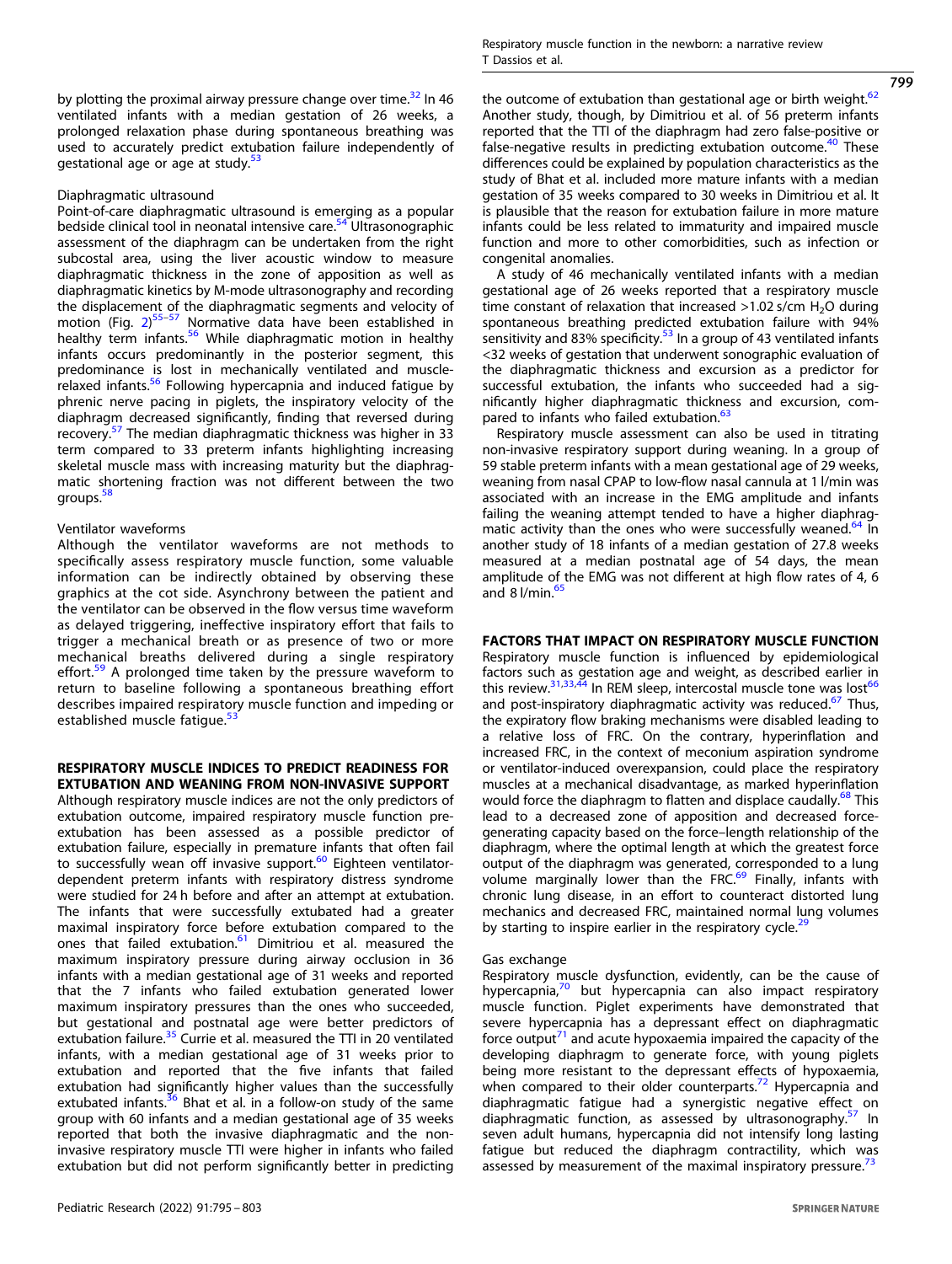Posture

Prone position has been shown to decrease the degree of TAA, compared to supine.<sup>[74](#page-7-0)</sup> Prone position was associated with decreased TAA and WoB in non-ventilated premature infants.<sup>[75](#page-7-0)</sup> However,  $P_{\text{max}}$  was higher in the supine position in late preterm infants, probably due to increased lung volume and greater diaphragm shortening in the prone position.[76](#page-7-0) Occlusion pressure and  $P_{\text{Imax}}$  were lower in the prone, compared to the supine position.<sup>[77](#page-8-0)</sup> Convalescent premature infants loaded with CO<sub>2</sub> and studied prone and supine demonstrated a higher FRC and occlusion pressure in the supine position compared to prone.<sup>[78](#page-8-0)</sup> Finally, the effect of posture on oxygenation and on the WoB, assessed by the measurement of the diaphragmatic pressure–time product (PTP), in convalescent preterm infants was examined. Forty infants were studied in the supine, supine with tilt of 45° and prone positions in a random order, and the WoB was lower in the prone than in the supine position and this could be a possible explanation for the higher oxygen saturation in the prone position.<sup>[79](#page-8-0)</sup>

# Genetic factors

The I-allele of the angiotensin-converting enzyme (ACE) gene has been associated with superior muscle metabolic performance<sup>[80](#page-8-0)</sup> and muscle endurance. $81$  The TTI of the respiratory muscles was lower in infants with I/I ACE genotype compared to infants with one or none of the I-allele indicating an increased effectiveness of inspiratory muscles of infants with the I/I ACE genotype, due to a lower energy demand and thus to a lower risk of respiratory muscle fatigue, under conditions that increase inspiratory load.<sup>[82](#page-8-0)</sup>

### Mechanical ventilation

Brief mechanical ventilation in rats resulted in reduced diaphragmatic weight and force-generating capacity compared to non-ventilated matched controls.<sup>[83](#page-8-0)</sup> Infantile diaphragms that underwent prolonged ventilation exhibited disuse atrophy, denervation atrophy and failure of normal growth and maturation.<sup>[84](#page-8-0)</sup> Newborn lambs that were ventilated for a mean of 8 h exhibited rapid-onset diaphragm dysfunction manifested by decreased myofibrillar force generation and increased autophagy consistent with ventilator-induced diaphragmatic dysfunction.

The electrical activity of the diaphragm measured by transcutaneous EMG in 32 preterm infants with a mean gestation age of 28 weeks transitioned from nasal CPAP to high flow nasal cannula was similar in the first 3 h after transitioning.<sup>[86](#page-8-0)</sup> Increasing the level of CPAP from 4 to  $6$  cm H<sub>2</sub>O was associated with enhanced respiratory muscle function measured with the relaxation rate of the respiratory muscles in 38 ventilated infants with a median gestational age of 27 weeks, but there was no further benefit from increasing the pressure to >6 cm  $H_2O^{87}$  $H_2O^{87}$  $H_2O^{87}$  Compared to intermittent mandatory ventilation, patient-triggered ventilation decreased the WoB imposed on the respiratory muscles as measured by the area delimited by the curve of oesophageal pressure versus tidal volume.<sup>88</sup> The PTP has been used to estimate the mechanical WoB with higher values signifying increased WoB. Comparing the PTP in CPAP and synchronised intermittent mandatory ventilation (SIMV) during weaning indicated superior efficiency of SIMV during weaning.<sup>[89](#page-8-0)</sup> The PTP was higher in volume-targeted ventilation targeting volumes <4 ml/kg.<sup>30</sup> Targeting tidal volumes >6 ml/kg produced lower PTP (decreased WoB) compared to triggered ventilation without volume targeting.<sup>[90](#page-8-0)</sup> Similarly, SIMV with pressure support resulted in decreased WoB compared to SIMV without pressure support.<sup>[91](#page-8-0)</sup> Vervenioti et al. studied the PTP of the diaphragm in 40 preterm ventilated infants in the phase of weaning from invasive support and reported that assist control ventilation resulted in lower WoB than intermittent mandatory ventilation, while the assist control mode was further associated with a lower PTP of the diaphragm compared with SIMV. $^{92}$  $^{92}$  $^{92}$ Weaning from nCPAP to low-flow nasal cannula was associated

with an increase in diaphragmatic activity measured by diaphragmatic EMG and was most prominent in preterm infants failing the weaning attempt.<sup>[64](#page-7-0)</sup> With regards to mechanical ventilation, in conclusion, synchronised and volume-targeted modes are associated with a lower WoB compared to non-synchronised and pressure-limited modes, respectively.

### Pharmacological agents

Aminophylline increased diaphragm excursion and improved the coordination of the upper-airway muscles with the diaphragm in premature newborn infants.<sup>[93](#page-8-0)</sup> Caffeine increased  $P_{\text{Imax}}$  and  $P_{\text{Emax}}$ in premature neonates within 6h of administration.<sup>[94](#page-8-0)</sup> Caffeine administration in 30 spontaneously breathing preterm infants with a mean gestational age of 29 weeks, resulted in a rapid (within 5 min) increase in the amplitude of transcutaneous EMG of the diaphragm, which was maintained until 120 min after caffeine administration.<sup>[95](#page-8-0)</sup> A loading dose of caffeine citrate given to 32 ventilated infants with a median gestational age of 29 weeks caused only a transient increase in the amplitude of the EMG peaking at 25 min post administration.<sup>[96](#page-8-0)</sup>

Halothane anaesthesia in infants resulted in increased TAA, probably because of the effect of the agent on the intercostal muscles and the loss of their stabilising action.<sup>[97](#page-8-0)</sup> Administration of steroids in newborn animals resulted in diaphragm atrophy and reduction in diaphragm force, weight and endurance. $98,99$  $98,99$  $98,99$ Antenatal maternal betamethasone treatment caused postnatal diaphragmatic dysfunction at 21 days of age, which was attributed to protein loss and impairment of the anabolic signalling pathway in a rat study.<sup>[100](#page-8-0)</sup> Non-depolarising neuromuscular blocking agents, which are frequently used in neonatal intensive care, directly inhibited respiratory—and all other skeletal—muscle function and caused cephalad diaphragmatic displacement in response to unopposed intra-abdominal pressure.<sup>1</sup>

Vitamin A might play a beneficial role in neonatal diaphragmatic function. Preterm ventilated lambs that were treated with daily enteral vitamin A exhibited decreased diaphragmatic proteolysis and oxidative injury compared to placebo-treated ventilated controls.<sup>[102](#page-8-0)</sup>

### Congenital anomalies

Infants with surgically corrected CDH and gastroschisis had lower transdiaphragmatic pressure following magnetic phrenic nerve stimulation, due to malnutrition and impaired in utero develop-ment.<sup>[42](#page-7-0)</sup> Furthermore, reduced phrenic nerve conduction accom-panied reduced diaphragmatic strength in CDH.<sup>[45](#page-7-0)</sup> When seven children with repaired CDH were studied at 5 years of age, they demonstrated normal values of transdiaphragmatic pressure during crying and normal diaphragmatic TTI.<sup>[103](#page-8-0)</sup>

# Infection

In a study of 62 ventilated newborn infants, respiratory muscle function assessed by the respiratory muscle rate of relaxation was negatively affected in the ones with previous systemic or respiratory infection, independently of gestational age at birth.<sup>[104](#page-8-0)</sup> In utero inflammation might also play a role. Preterm ewes delivered to mothers that received intra-amniotic injections of endotoxin before delivery exhibited impaired diaphragmatic contractility, enhanced diaphragmatic proteolysis and atrophy compared to placebo-treated controls.<sup>10</sup>

# NEURALLY ADJUSTED VENTILATOR ASSIST (NAVA)

NAVA is a relatively novel mode of ventilation where the level of the delivered respiratory support is proportional to the electrical activity of the diaphragm, which is reflective of the neural respiratory drive. NAVA uses a nasogastric tube with a distal electrode array, which measures the electromyogram of the diaphragm (Edi) acting as the signal used to trigger the ventilator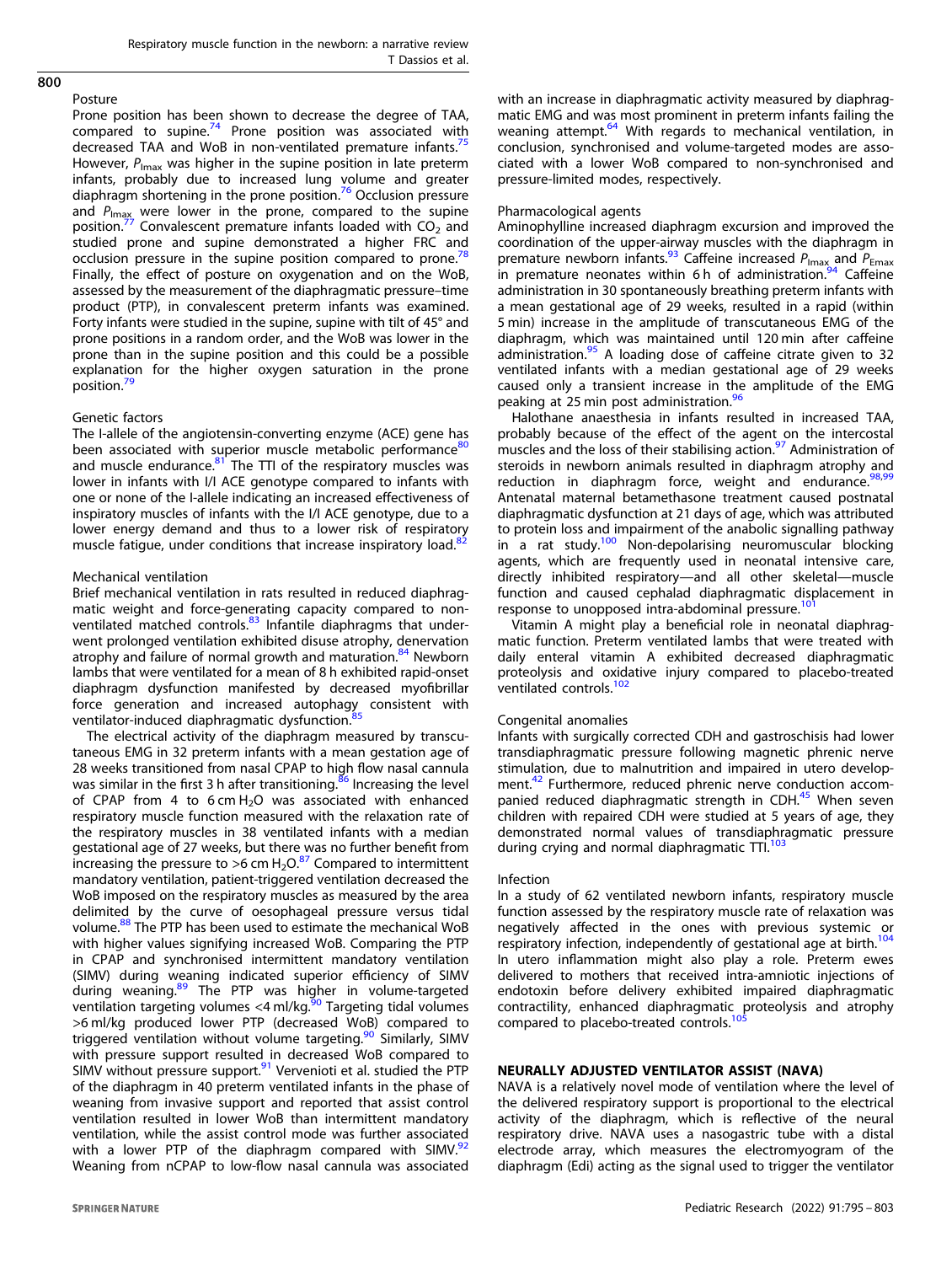<span id="page-6-0"></span>and determines the level of support in each inflation.<sup>[106](#page-8-0)</sup> When NAVA was compared to assist control ventilation in nine infants with evolving or established BPD and median gestational age of 25 weeks, NAVA improved oxygenation indices.<sup>[107](#page-8-0)</sup> Hunt et al. similarly compared NAVA and proportional assist ventilation in 18 infants born <32 weeks of gestation with evolving or established BPD and reported that there was no significant difference in the mean oxygenation index between the two modes, but the mean alveolar–arterial gradient was better on NAVA.<sup>[108](#page-8-0)</sup> NAVA can also be used as a non-invasive modality. Forty infants with a gestational age of 28–36 weeks requiring CPAP for respiratory distress were randomised to non-invasive NAVA or CPAP and the authors reported that, after 12 h of treatment, the mean FiO<sub>2</sub> requirement and need for invasive ventilation did not differ between the two groups.<sup>[109](#page-8-0)</sup> Recently, a new non-invasive ventilation mode, which continuously adjusts the pressure support proportionally to the diaphragm electrical activity (Edi), was assessed in a cross-over feasibility study. This modality is different to NAVA in that no distinction is made between inspiration and expiration. The authors studied 20 infants of a mean gestation of 28 weeks and reported that, compared to noninvasive positive-pressure ventilation (NIPPV), the new device was well tolerated and 83% of the breaths were synchronised compared to 9% during NIPPV.<sup>[110](#page-8-0)</sup> Finally, transcutaneous diaphragmatic EMG was used for breath detection in spontaneous breathing preterm infants and provided similar breath detection with the Graseby capsule but with the advantage of detecting the onset of inspiration earlier.<sup>[111](#page-8-0)</sup>

# OTHER INTERVENTIONS TO ALLEVIATE THE WOB

Other interventions that might alleviate the WoB by unloading the neonatal respiratory muscles include inspiratory muscle training (IMT), abdominal binding, suctioning and diuretic therapy. Successful weaning from prolonged mechanical ventilation with improved respiratory muscle strength has been reported with IMT[.112,113](#page-8-0) It should be mentioned, however, that these intriguing results are the product of preliminary case reports and their results should be confirmed in controlled studies before advocating respiratory muscle training in preterm neonates, which could lead to catastrophic respiratory failure. Decreasing asynchronous abdominal motion by abdominal binding decreased the WoB and stabilised the neonatal chest.<sup>[114](#page-8-0)</sup> Increased airway resistance would increase the afterload of the respiratory muscles; thus, airway suction and bronchodilation could theoretically decrease the respiratory muscle load. Furthermore, diuretics and chest physiotherapy could improve lung compliance and decrease the respiratory muscle afterload.<sup>[115](#page-8-0)</sup>

# FUTURE RESEARCH CONSIDERATIONS

Since volume-targeted ventilation and high-flow nasal therapy have become mainstream practice in neonatal clinical care, future research could focus on describing optimal settings of these modalities in reducing the WoB and facilitating transition from invasive to non-invasive support or determining readiness for transition from non-invasive support to fully unassisted breathing. The synergistic effect of impaired nutrition and steroid therapy on the WoB and the functional integrity of the diaphragm and the accessory respiratory muscles could also be investigated.

#### **CONCLUSION**

Pathophysiological and anatomical factors predispose newborn infants to respiratory muscle impairment, muscle fatigue and respiratory failure. More premature infants and those with lower weight are especially prone to respiratory muscle dysfunction due 801

to limited functional reserves. The infantile diaphragm and thorax are anatomically disadvantaged to handle an increased WoB. New interest has emerged in methods of assessing respiratory muscle function such as bedside diaphragmatic ultrasonography. Mechanical ventilation, systemic or respiratory infection, congenital anomalies and pharmacological agents can also affect respiratory muscle function.

### AUTHOR CONTRIBUTIONS

T.D. undertook the initial literature review and wrote the first version of the manuscript. A.V. substantially contributed to the literature review and critically reviewed the manuscript. G.D. substantially contributed to manuscript structure and format and critically revised the manuscript. All authors have approved the final version.

# ADDITIONAL INFORMATION

Competing interests: The authors declare no competing interests.

Publisher's note Springer Nature remains neutral with regard to jurisdictional claims in published maps and institutional affiliations.

# **REFERENCES**

- 1. Maynard, R. L. et al. Cotes' Lung Function (Wiley, 2020).
- 2. Dassios, T. Determinants of respiratory pump function in patients with cystic fibrosis. Paediatr. Respir. Rev. 16, 75–79 (2015).
- 3. Shalish, W., Latremouille, S., Papenburg, J. & Sant'Anna, G. M. Predictors of extubation readiness in preterm infants: a systematic review and meta-analysis. Arch. Dis. Child. Fetal Neonatal Ed. 104, F89-F97 (2019).
- 4. Natale, R., Nasello-Paterson, C. & Connors, G. Patterns of fetal breathing activity in the human fetus at 24 to 28 weeks of gestation. Am. J. Obstet. Gynecol. 158, 317–321 (1988).
- 5. Greer, J. J. Control of breathing activity in the fetus and newborn. Compr. Physiol. 2, 1873–1888 (2012).
- 6. Gaultier, C. Respiratory muscle function in infants. Eur. Respir. J. 8, 150–153 (1995).
- 7. LoMauro, A. & Aliverti, A. Physiology masterclass: extremes of age: newborn and infancy. Breathe (Sheff.) 12, 65–68 (2016).
- 8. Oda, A., Parikka, V., Lehtonen, L. & Soukka, H. Rapid respiratory transition at birth as evaluated by electrical activity of the diaphragm in very preterm infants supported by nasal CPAP. Respir. Physiol. Neurobiol. 258, 1-4 (2018).
- 9. Hershenson, M. B., Colin, A. A., Wohl, M. E. & Stark, A. R. Changes in the contribution of the rib cage to tidal breathing during infancy. Am. Rev. Respir. Dis. 141, 922–925 (1990).
- 10. Papastamelos, C., Panitch, H. B., England, S. E. & Allen, J. L. Developmental changes in chest wall compliance in infancy and early childhood. J. Appl. Physiol. (1985) 78, 179–184 (1995).
- 11. Gaultier, C., Praud, J. P., Canet, E., Delaperche, M. F. & D'Allest, A. M. Paradoxical inward rib cage motion during rapid eye movement sleep in infants and young children. J. Dev. Physiol. 9, 391–397 (1987).
- 12. Devlieger, H. et al. The diaphragm of the newborn infant: anatomical and ultrasonographic studies. J. Dev. Physiol. 16, 321–329 (1991).
- 13. Vassilakopoulos, T. R. C. in Clinical Respiratory Medicine (ed. Albert, R. S. S. & Jett, J.) 135–146 (Mosby Elsevier, 2008).
- 14. Sieck, G. C., Fournier, M. & Blanco, C. E. Diaphragm muscle fatigue resistance during postnatal development. J. Appl. Physiol. (1985) 71, 458-464 (1991).
- 15. Mortola, J. P. Dynamics of breathing in newborn mammals. Physiol. Rev. 67, 187–243 (1987).
- 16. Kosch, P. C., Hutchinson, A. A., Wozniak, J. A., Carlo, W. A. & Stark, A. R. Posterior cricoarytenoid and diaphragm activities during tidal breathing in neonates. J. Appl. Physiol. (1985) 64, 1968-1978 (1988).
- 17. Davis, G. M., Coates, A. L., Papageorgiou, A. & Bureau, M. A. Direct measurement of static chest wall compliance in animal and human neonates. J. Appl. Physiol. (1985) 65, 1093–1098 (1988).
- 18. South, M., Morley, C. J. & Hughes, G. Expiratory muscle activity in preterm babies. Arch. Dis. Child. 62, 825–829 (1987).
- 19. Prechtl, H. F., van Eykern, L. A. & O'Brien, M. J. Respiratory muscle EMG in newborns: a non-intrusive method. Early Hum. Dev. 1, 265–283 (1977).
- 20. Muller, N., Volgyesi, G., Bryan, M. H. & Bryan, A. C. The consequences of diaphragmatic muscle fatigue in the newborn infant. J. Pediatr. 95, 793–797 (1979).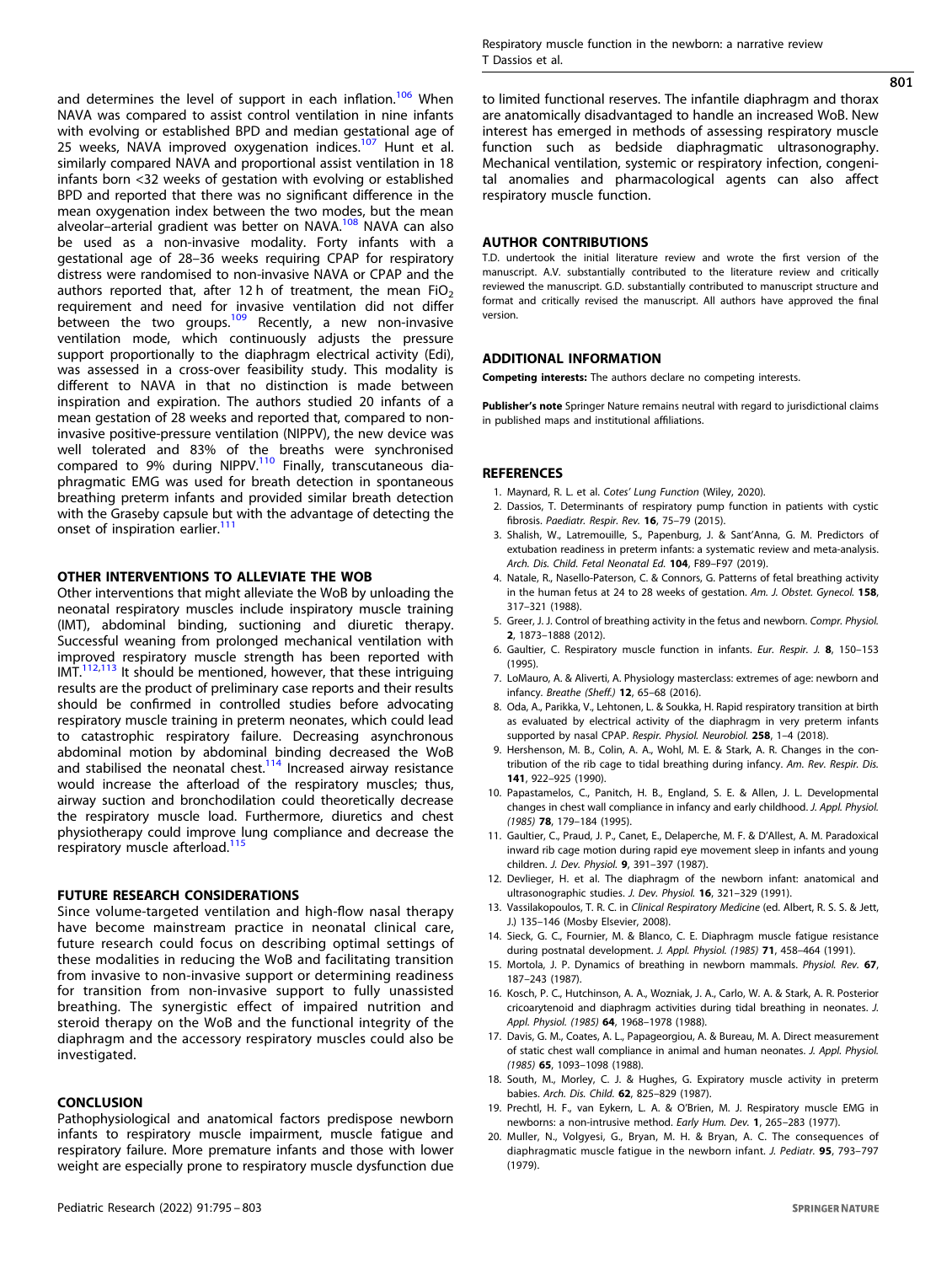- <span id="page-7-0"></span>802
- 21. Lopes, J. M., Muller, N. L., Bryan, M. H. & Bryan, A. C. Synergistic behavior of inspiratory muscles after diaphragmatic fatigue in the newborn. J. Appl. Physiol. Respir. Environ. Exerc. Physiol. 51, 547-551 (1981).
- 22. Lopes, J., Muller, N. L., Bryan, M. H. & Bryan, A. C. Importance of inspiratory muscle tone in maintenance of FRC in the newborn. J. Appl. Physiol. Respir. Environ. Exerc. Physiol. 51, 830–834 (1981).
- 23. Carlo, W. A., Miller, M. J. & Martin, R. J. Differential response of respiratory muscles to airway occlusion in infants. J. Appl. Physiol. (1985) 59, 847–852 (1985).
- 24. Curzi-Dascalova, L. Phase relationships between thoracic and abdominal respiratory movement during sleep in 31 - 38 weeks CA normal infants. Comparison with full-term (39 - 41 weeks) newborns. Neuropediatrics 13(Suppl), 15–20 (1982).
- 25. Eichenwald, E. C., Ungarelli, R. A. & Stark, A. R. Hypercapnia increases expiratory braking in preterm infants. J. Appl. Physiol. (1985) 75, 2665–2670 (1993).
- 26. Duara, S., Silva Neto, G. & Claure, N. Role of respiratory muscles in upper airway narrowing induced by inspiratory loading in preterm infants. J. Appl. Physiol. (1985) 77, 30–36 (1994).
- 27. Wulbrand, H., Von Zezschwitz, G. & Bentele, K. H. Submental and diaphragmatic muscle activity during and at resolution of mixed and obstructive apneas and cardiorespiratory arousal in preterm infants. Pediatr. Res. 38, 298–305 (1995).
- 28. Hutten, G. J. et al. Relative impact of respiratory muscle activity on tidal flow and end expiratory volume in healthy neonates. Pediatr. Pulmonol. 43, 882-891 (2008).
- 29. Hutten, G. J. et al. Respiratory muscle activity related to flow and lung volume in preterm infants compared with term infants. Pediatr. Res. 68, 339–343 (2010).
- 30. Kosch, P. C. & Stark, A. R. Dynamic maintenance of end-expiratory lung volume in full-term infants. J. Appl. Physiol. Respir. Environ. Exerc. Physiol. 57, 1126–1133 (1984).
- 31. Shardonofsky, F. R., Perez-Chada, D., Carmuega, E. & Milic-Emili, J. Airway pressures during crying in healthy infants. Pediatr. Pulmonol. 6, 14–18 (1989).
- 32. American Thoracic Society/European Respiratory Society. ATS/ERS Statement on respiratory muscle testing. Am. J. Respir. Crit. Care Med. 166, 518–624 (2002).
- 33. Scott, C. B. et al. Developmental pattern of maximal transdiaphragmatic pressure in infants during crying. Pediatr. Res. 17, 707–709 (1983).
- 34. Dimitriou, G., Greenoug, A., Dyke, H. & Rafferty, G. F. Maximal airway pressures during crying in healthy preterm and term neonates. Early Hum. Dev. 57, 149–156 (2000).
- 35. Dimitriou, G., Greenough, A., Endo, A., Cherian, S. & Rafferty, G. F. Prediction of extubation failure in preterm infants. Arch. Dis. Child. Fetal Neonatal Ed. 86, F32–F35 (2002).
- 36. Currie, A., Patel, D. S., Rafferty, G. F. & Greenough, A. Prediction of extubation outcome in infants using the tension time index. Arch. Dis. Child. Fetal Neonatal Ed. 96, F265–F269 (2011).
- 37. Dimitriou, G., Greenough, A., Rafferty, G. F. & Moxham, J. Effect of maturity on maximal transdiaphragmatic pressure in infants during crying. Am. J. Respir. Crit. Care Med. 164, 433–436 (2001).
- 38. Decramer, M. & Scano, G. Assessment of respiratory muscle function. Eur. Respir. J. 7, 1744–1745 (1994).
- 39. Gaultier, C. Tension-time index of inspiratory muscles in children. Pediatr. Pulmonol. 23, 327–329 (1997).
- 40. Dimitriou, G., Fouzas, S., Vervenioti, A., Tzifas, S. & Mantagos, S. Prediction of extubation outcome in preterm infants by composite extubation indices. Pediatr. Crit. Care Med. 12, e242–e249 (2011).
- 41. Mok, Q., Ross-Russell, R., Mulvey, D., Green, M. & Shinebourne, E. A. Phrenic nerve injury in infants and children undergoing cardiac surgery. Br. Heart J. 65, 287–292 (1991).
- 42. Dimitriou, G. et al. Diaphragmatic function in infants with surgically corrected anomalies. Pediatr. Res. 54, 502–508 (2003).
- 43. Rafferty, G. F. et al. Assessment of neonatal diaphragm function using magnetic stimulation of the phrenic nerves. Am. J. Respir. Crit. Care Med. 162, 2337-2340 (2000).
- 44. Dimitriou, G., Greenough, A., Moxham, J. & Rafferty, G. F. Influence of maturation on infant diaphragm function assessed by magnetic stimulation of phrenic nerves. Pediatr. Pulmonol. 35, 17–22 (2003).
- 45. Kassim, Z., Jolley, C., Moxham, J., Greenough, A. & Rafferty, G. F. Diaphragm electromyogram in infants with abdominal wall defects and congenital diaphragmatic hernia. Eur. Respir. J. 37, 143–149 (2011).
- 46. Hammer, J. & Newth, C. J. Assessment of thoraco-abdominal asynchrony. Paediatr. Respir. Rev. **10**, 75-80 (2009).
- 47. Allen, J. L. et al. Interaction between chest wall motion and lung mechanics in normal infants and infants with bronchopulmonary dysplasia. Pediatr. Pulmonol. 11, 37–43 (1991).
- 48. Locke, R., Greenspan, J. S., Shaffer, T. H., Rubenstein, S. D. & Wolfson, M. R. Effect of nasal CPAP on thoracoabdominal motion in neonates with respiratory insufficiency. Pediatr. Pulmonol. 11, 259–264 (1991).
- 49. Goldman, M. D. et al. Asynchronous chest wall movements during non-rapid eye movement and rapid eye movement sleep in children with bronchopulmonary dysplasia. Am. Rev. Respir. Dis. 147, 1175–1184 (1993).
- 50. Praud, J. P. et al. Abdominal muscle activity during CO2 rebreathing in sleeping neonates. J. Appl. Physiol. (1985) 70, 1344–1350 (1991).
- 51. Sidoroff, V. et al. The use of structured light plethysmography to assess the effect of feeding on tidal breathing patterns in newborns. Arch. Dis. Child. 98, A73–A74 (2013).
- 52. Dassios, T. et al. Time constant of inspiratory muscle relaxation in cystic fibrosis. Pediatr. Res. 77, 541–545 (2015).
- 53. Dassios, T., Kaltsogianni, O. & Greenough, A. Relaxation rate of the respiratory muscles and prediction of extubation outcome in prematurely born infants. Neonatology 112, 251–257 (2017).
- 54. Miller, L. E., Stoller, J. Z. & Fraga, M. V. Point-of-care ultrasound in the neonatal ICU. Curr. Opin. Pediatr. 32, 216–227 (2020).
- 55. Matamis, D. et al. Sonographic evaluation of the diaphragm in critically ill patients. Technique and clinical applications. Intensive Care Med. 39, 801–810 (2013).
- 56. Laing, I. A., Teele, R. L. & Stark, A. R. Diaphragmatic movement in newborn infants. J. Pediatr. 112, 638–643 (1988).
- 57. Kocis, K. C. et al. Ultrasound evaluation of piglet diaphragm function before and after fatigue. J. Appl. Physiol. (1985) 83, 1654–1659 (1997).
- 58. Alonso-Ojembarrena, A. et al. Reproducibility and reference values of diaphragmatic shortening fraction for term and premature infants. Pediatr. Pulmonol. 55, 1963–1968 (2020).
- 59. Donn, S. M. & Mammel, M. C. Neonatal Pulmonary Graphics: A Clinical Pocket Atlas (Springer, 2015).
- 60. Hunt, K. A., Hunt, I., Ali, K., Dassios, T. & Greenough, A. Prediction of extubation success using the diaphragmatic electromyograph results in ventilated neonates. J. Perinat. Med. 48, 609–614 (2020).
- 61. Sillos, E. M., Veber, M., Schulman, M., Krauss, A. N. & Auld, P. A. Characteristics associated with successful weaning in ventilator-dependent preterm infants. Am. J. Perinatol. 9, 374–377 (1992).
- 62. Bhat, P., Peacock, J. L., Rafferty, G. F., Hannam, S. & Greenough, A. Prediction of infant extubation outcomes using the tension-time index. Arch. Dis. Child. Fetal Neonatal Ed. 101, F444–F447 (2016).
- 63. Bahgat, E., El-Halaby, H., Abdelrahman, A., Nasef, N. & Abdel-Hady, H. Sonographic evaluation of diaphragmatic thickness and excursion as a predictor for successful extubation in mechanically ventilated preterm infants. Eur. J. Pediatr. 180, 899–908 (2021).
- 64. Kraaijenga, J. V., de Waal, C. G., Hutten, G. J., de Jongh, F. H. & van Kaam, A. H. Diaphragmatic activity during weaning from respiratory support in preterm infants. Arch. Dis. Child. Fetal Neonatal Ed. 102, F307–F311 (2017).
- 65. Jeffreys, E., Hunt, K. A., Dassios, T. & Greenough, A. Diaphragm electromyography results at different high flow nasal cannula flow rates. Eur. J. Pediatr. 178, 1237–1242 (2019).
- 66. Henderson-Smart, D. J. & Read, D. J. Depression of respiratory muscles and defective responses to nasal obstruction during active sleep in the newborn. Aust. Paediatr. J. 12, 261–266 (1976).
- 67. Stark, A. R., Cohlan, B. A., Waggener, T. B., Frantz, I. D. 3rd & Kosch, P. C. Regulation of end-expiratory lung volume during sleep in premature infants. J. Appl. Physiol. (1985) 62, 1117–1123 (1987).
- 68. Decramer, M. Hyperinflation and respiratory muscle interaction. Eur. Respir. J. 10, 934–941 (1997).
- 69. Braun, N. M., Arora, N. S. & Rochester, D. F. Force-length relationship of the normal human diaphragm. J. Appl. Physiol. Respir. Environ. Exerc. Physiol. 53, 405–412 (1982).
- 70. Roussos, C. Function and fatigue of respiratory muscles. Chest 88, 124S–132S (1985).
- 71. Watchko, J. F., Standaert, T. A. & Woodrum, D. E. Diaphragmatic function during hypercapnia: neonatal and developmental aspects. J. Appl. Physiol. (1985) 62, 768–775 (1987).
- 72. Watchko, J. F., LaFramboise, W. A., Standaert, T. A. & Woodrum, D. E. Diaphragmatic function during hypoxemia: neonatal and developmental aspects. J. Appl. Physiol. (1985) 60, 1599-1604 (1986).
- 73. Rafferty, G. F., Lou Harris, M., Polkey, M. I., Greenough, A. & Moxham, J. Effect of hypercapnia on maximal voluntary ventilation and diaphragm fatigue in normal humans. Am. J. Respir. Crit. Care Med. 160, 1567–1571 (1999).
- 74. Wolfson, M. R., Greenspan, J. S., Deoras, K. S., Allen, J. L. & Shaffer, T. H. Effect of position on the mechanical interaction between the rib cage and abdomen in preterm infants. J. Appl. Physiol. (1985) 72, 1032–1038 (1992).
- 75. Maynard, V., Bignall, S. & Kitchen, S. Effect of positioning on respiratory synchrony in non-ventilated pre-term infants. Physiother. Res. Int. 5, 96–110 (2000).
- 76. Dimitriou, G. et al. Effect of posture on oxygenation and respiratory muscle strength in convalescent infants. Arch. Dis. Child. Fetal Neonatal Ed. 86, F147–F150 (2002).